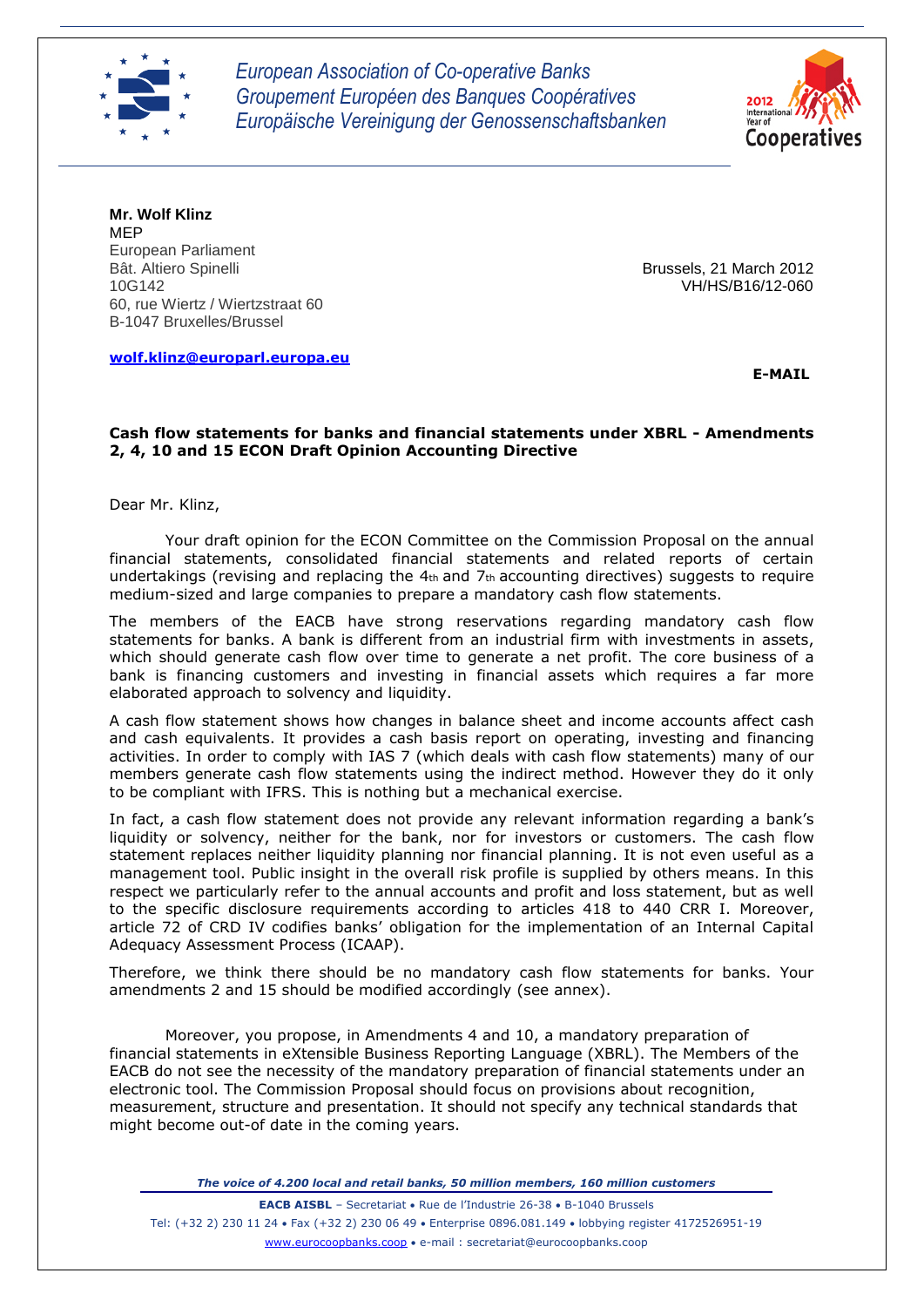



In addition, it would be particularly difficult to define an harmonized electronic format for tax purpose as addressed in the ECON Draft Opinion because corporate tax is not designed in a uniform way in the EU.

Therefore, we think that XBRL should be generally considered as an option (see annex).

Should you have any questions, we would gladly explain the issues precisely.

Yours sincerely,

Viiters

Secretary General

Hervé GUIDER Volker HEEGEMANN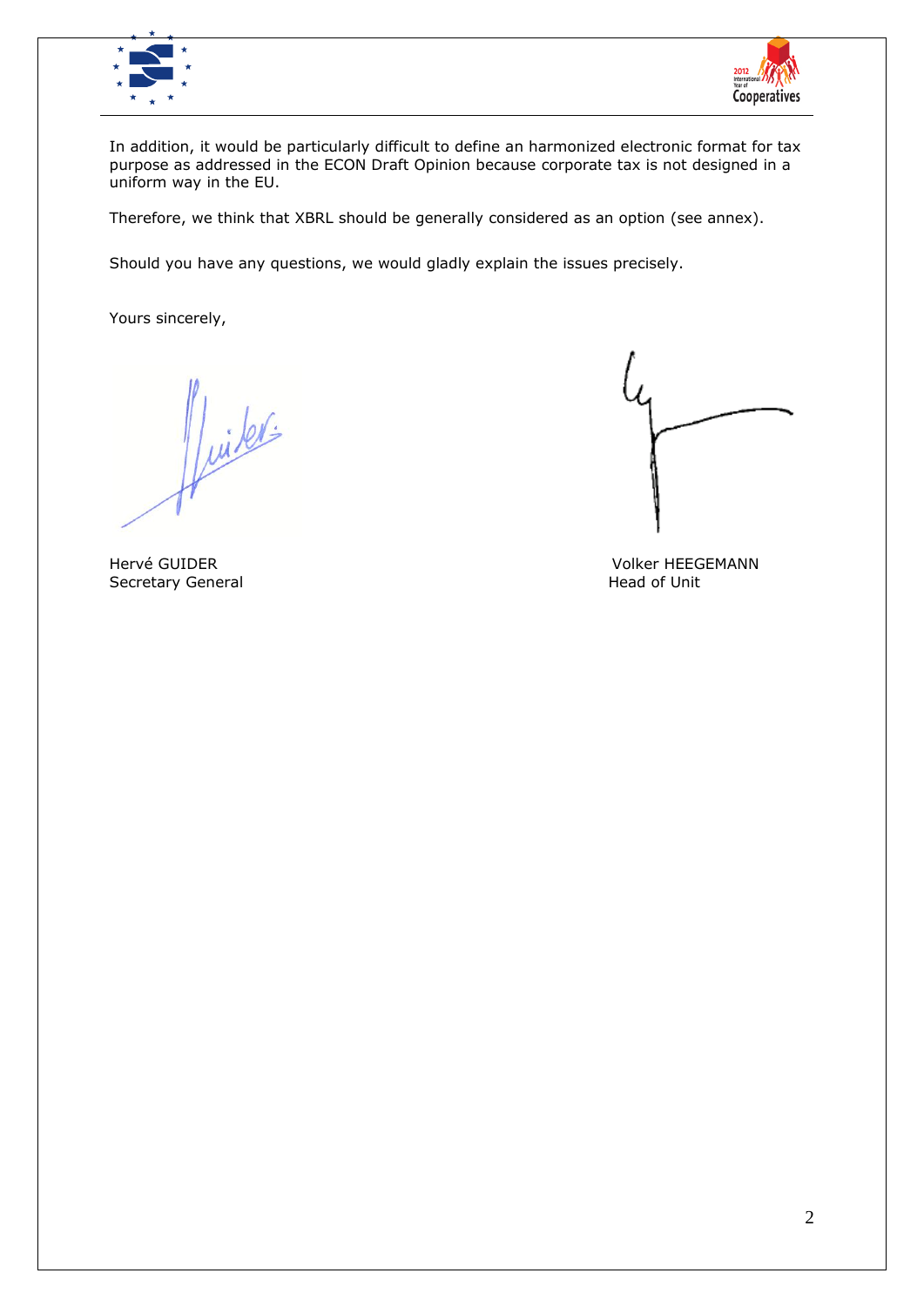



# **ANNEX**

**Suggestion for wording – ECON Draft Opinion Amendment 2 Article 12a (new)**

#### *Text proposed by the Draft Opinion EACB Suggestion for wording*

Article 15a Cash-flow statement

(12a) Medium-sized and large undertakings should be required to prepare a cash-flow statement, which would ensure the provision of sufficient and timely information about the situation of companies and better liquidity management for banks funding those companies.

Article 15a Cash-flow statement

(12a) Medium-sized and large undertakings should be required to prepare a cash-flow statement, which would ensure the provision of sufficient and timely information about the situation of companies and better liquidity management for banks funding those companies. *With regard to the specific requirements of Directive 2006/48/EC, credit institutions should not be subject to such rules.*

**Suggestion for wording – ECON Draft Opinion Amendment 15 Article 15a (new)**

*Text proposed by the Draft Opinion EACB Suggestion for wording*

Article 15a Cash-flow statement

1. Financial statements shall include the statement of cash flows.

2. The cash-flow statement shall provide information about the changes in cash and cash equivalents of an entity for a reporting period, showing separately changes from operating activities, investment activities and financial

activities. The statement shall not be older than six months.

3. Paragraph 1 shall not apply to small undertakings and groups as respectively defined in Article 3(1) and Article 3(4).

Article 15a Cash-flow statement

1. Financial statements shall include the statement of cash flows.

2. The cash-flow statement shall provide information about the changes in cash and cash equivalents of an entity for a reporting period, showing separately changes from operating activities, investment activities and financial

activities. The statement shall not be older than six months.

3. Paragraph 1 shall not apply to small undertakings and groups as respectively defined in Article 3(1) and Article 3(4).

*4. Paragraph 1 shall not apply to credit institutions according to Article 4 of Directive 2006/48/EC.*